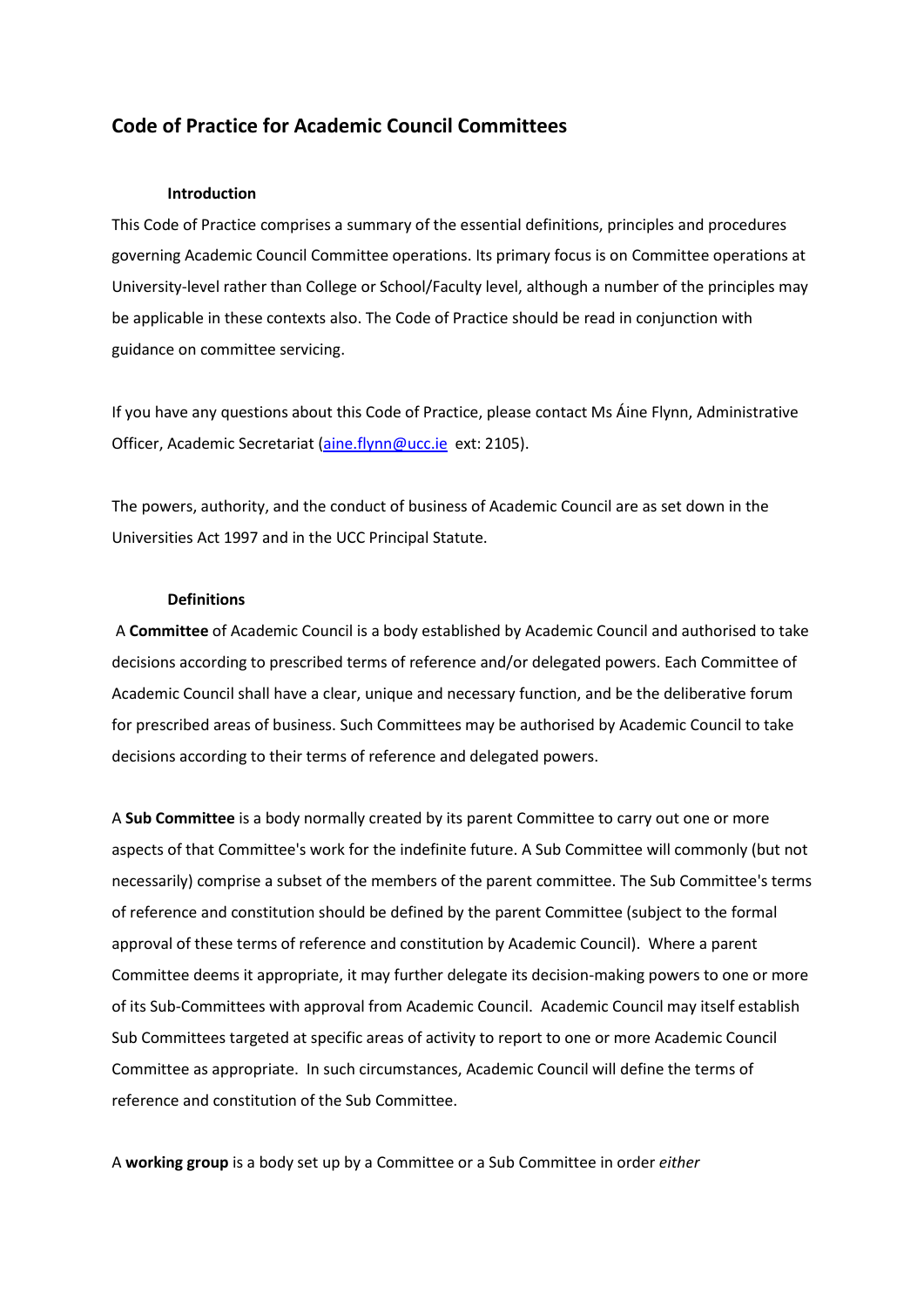I. to examine a particular issue or particular issues periodically (on either a regular or an irregular basis) over an indefinite period; to submit reports thereon as and when requested by the Committee or Sub Committee concerned; and (where the working group meets irregularly) to be reconvened as directed by the Committee or Sub Committee;

*Or*

II. to examine a particular issue or particular issues, within a predetermined period or for what is expected to be a finite period; to submit a report thereon to the Committee concerned; and upon completion of its business to be stood down by the Committee or Sub Committee.

It is for the parent Committee to determine in what form it wishes to receive the proceedings and recommendations of its Sub Committee(s) and Working Group(s) although Sub Committees and Working Groups shall be minuted and minutes will automatically be submitted to the Chair and Committee Secretary of the parent Committee.

### **Reporting requirements**

The **terms of reference** and delegated powers of a Committee/Sub Committee and the reporting relationship and methods of reporting one Committee to another should be simply and clearly prescribed. The terms of reference of each Committee should indicate explicitly a reporting line to a senior Committee(s).

## **Membership appointment and election**

A Committee's constitution should normally indicate how the Chair is identified, through her/his ex officio position or by appointment by the President. The **period of office for appointed Chairs** shall normally be three years with the possibility for renewal of one further period of office if the position is held by appointment.

Membership is as agreed by Academic Council. The **period of office for committee members,** either appointed or elected, shall normally be for three years with the possibility for renewal of one further period of office (three years) if the position is held by appointment.

**Ex-officio** members retain membership whilst they hold the relevant office.

**Co-opted members** (up to a maximum of three) shall be approved by Academic Council and shall normally serve for a maximum of one three year period of office only. If required to serve beyond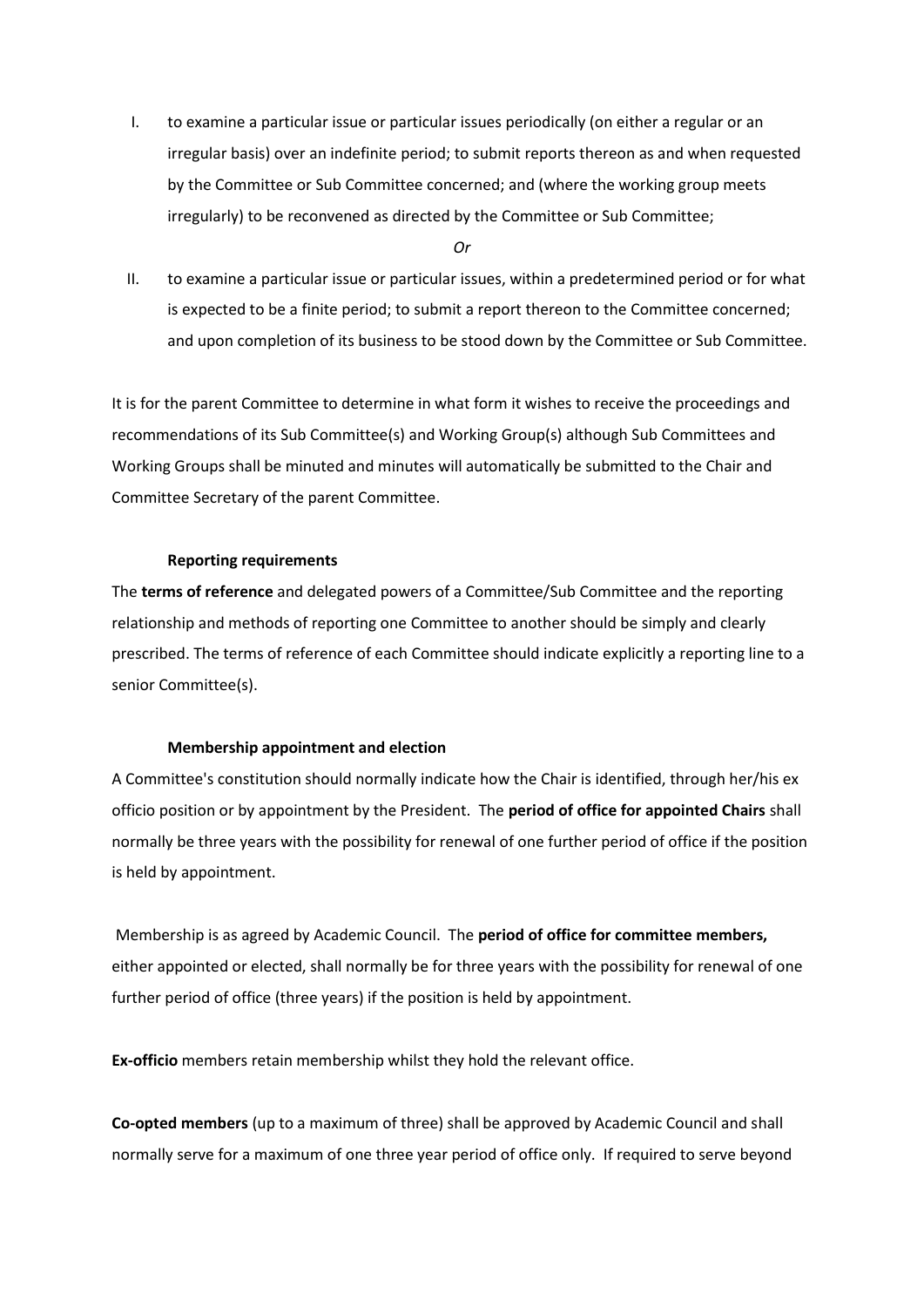this period, Committees and Sub Committees are advised to consider whether the co-opted member/category should be added to the membership. Such a request must be placed before Academic Council for approval. Academic Council may exceptionally grant a further period of office of up to three years for a co-opted member.

Where a membership position is held by election, **the election process shall be managed by the Academic Secretariat** in accordance with agreed procedures.

When considering the **renewal of membership** Committee's shall be mindful of the need to manage membership rotation in order to assure business continuity. In order to encourage a balance between continuity of committee membership (with the steady growth in knowledge of a committee's business which this implies) and the opportunity for regular fresh input, all Committees are required to seek permission from Academic Council for any of their members, other than ex officio members, to serve for more than six consecutive years.

At the start of each academic year Committees and Sub Committees shall consider their terms of reference and membership and where adjustment is proposed shall recommend such adjustments to Academic Council for consideration and approval, having taken advice from the Registrar.

Committee Secretaries shall notify the Academic Secretariat [\(aine.flynn@ucc.ie\)](mailto:aine.flynn@ucc.ie) of impending **casual vacancies** in membership for advice on the process of identifying suitable replacements.

#### **Equality Policies and Procedures**

Academic Council shall endeavour to ensure that its academic governance arrangements are conducted in accordance with the **principles of equality of opportunity**. Therefore, Academic Council shall regularly review the achievement of this objective and shall encourage Committees and Sub-Committees to (1) take all reasonable steps to renew membership or to fill impending casual vacancies with staff from under-represented groups, and (2) confirm that this consideration has been taken into account in reviewing the membership.

#### **Support for new Committee/Sub Committee Chairs and members**

Officers and Committee Secretaries shall provide appropriate **briefing for new Chairs and members**  on the work of the Committee/Sub Committee before new Chairs/members attend their first meeting.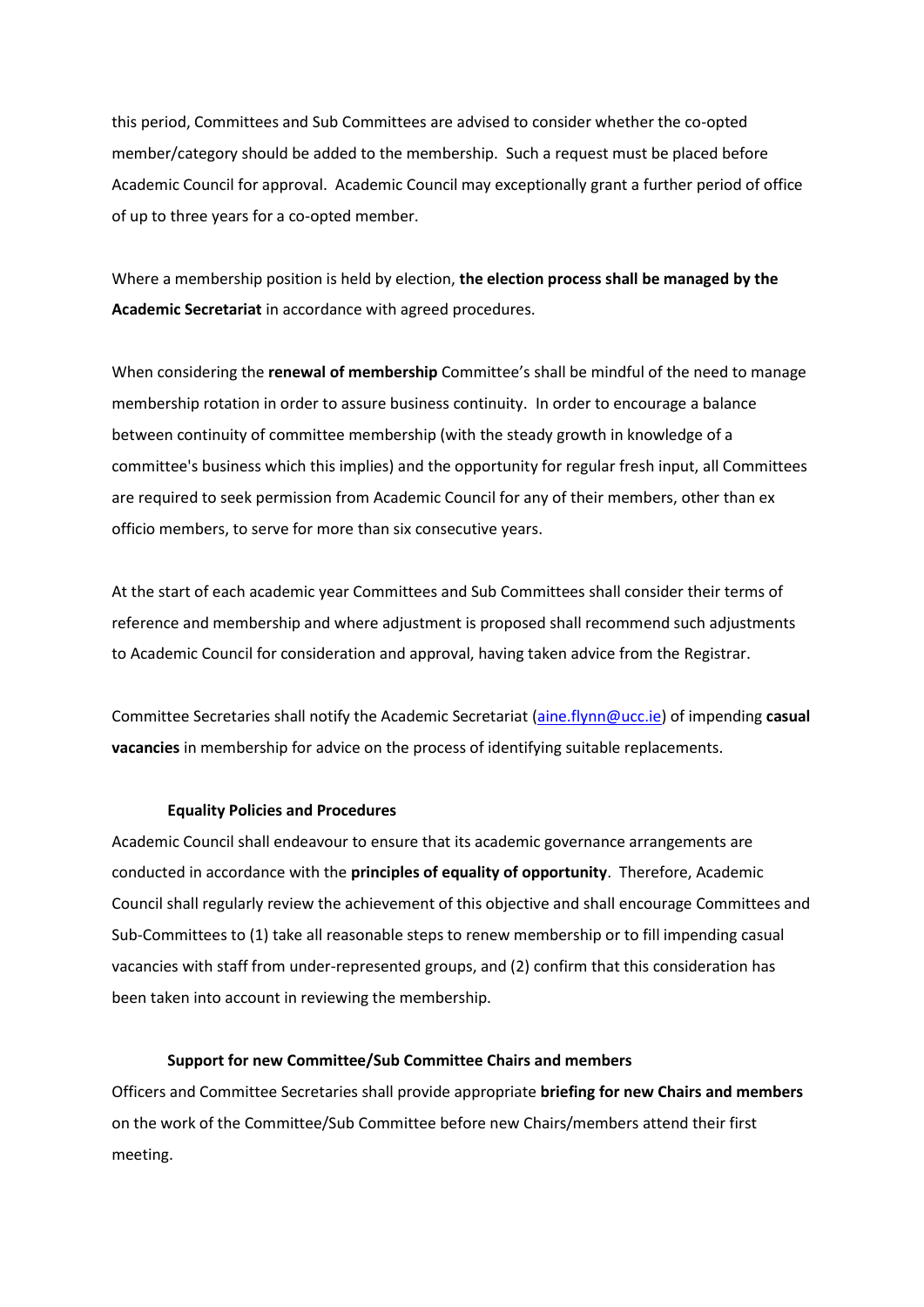Staff development and support in committee work shall be provided by the Academic Secretary and the Administrative Officer, Academic Secretariat, in partnership with the UCC Staff Development Team or as requested.

### **Timetabling and conduct of business**

Reasonable **scheduling of Committee meetings** is essential and needs to take account of the workload of both (i) committee members and (ii) committee officers (i.e. Chairs, Committee Secretaries and key administrative or other officers who produce papers for the Committee). There may sometimes be a tension between the demands of (i) and (ii): for example, while scheduling meetings of different Committees in close proximity to each other may rationalise the 'committee diary' of committee members, it will tend to increase the pressure on committee officers to produce agenda papers and minutes quickly. To ease such tensions and to facilitate business efficacy the following practices shall be adopted:

- I. A **University-level Academic Council Committee Calendar** shall be scheduled each year by the Academic Secretariat in consultation with Chairs and Committee Secretaries. This schedule shall be agreed in a timely manner for transmission to Colleges to enable Committee timetabling at that level. A consolidated Academic Council Committee timetable shall be published each year in September detailing the schedule for the coming academic year.
- II. Committees/Sub Committees should not meet when there is insufficient business to justify their doing so.
- III. All Committees and sub Committee agendas and minutes shall be openly available on the University's intranet at a dedicated site.

Committee papers and minutes should be written in **gender-neutral language** - e.g., the term 'Chair', rather than 'Chairman', should always be used.

The Committee Secretary is responsible for ensuring the **agreed minutes** are signed by the Chair and retained. Staff and students at UCC shall have access to all minutes and agendas via the University intranet site and may request any papers considered by a Committee, unless specified as **'Confidential to the Committee',** by contacting the relevant Committee Secretary.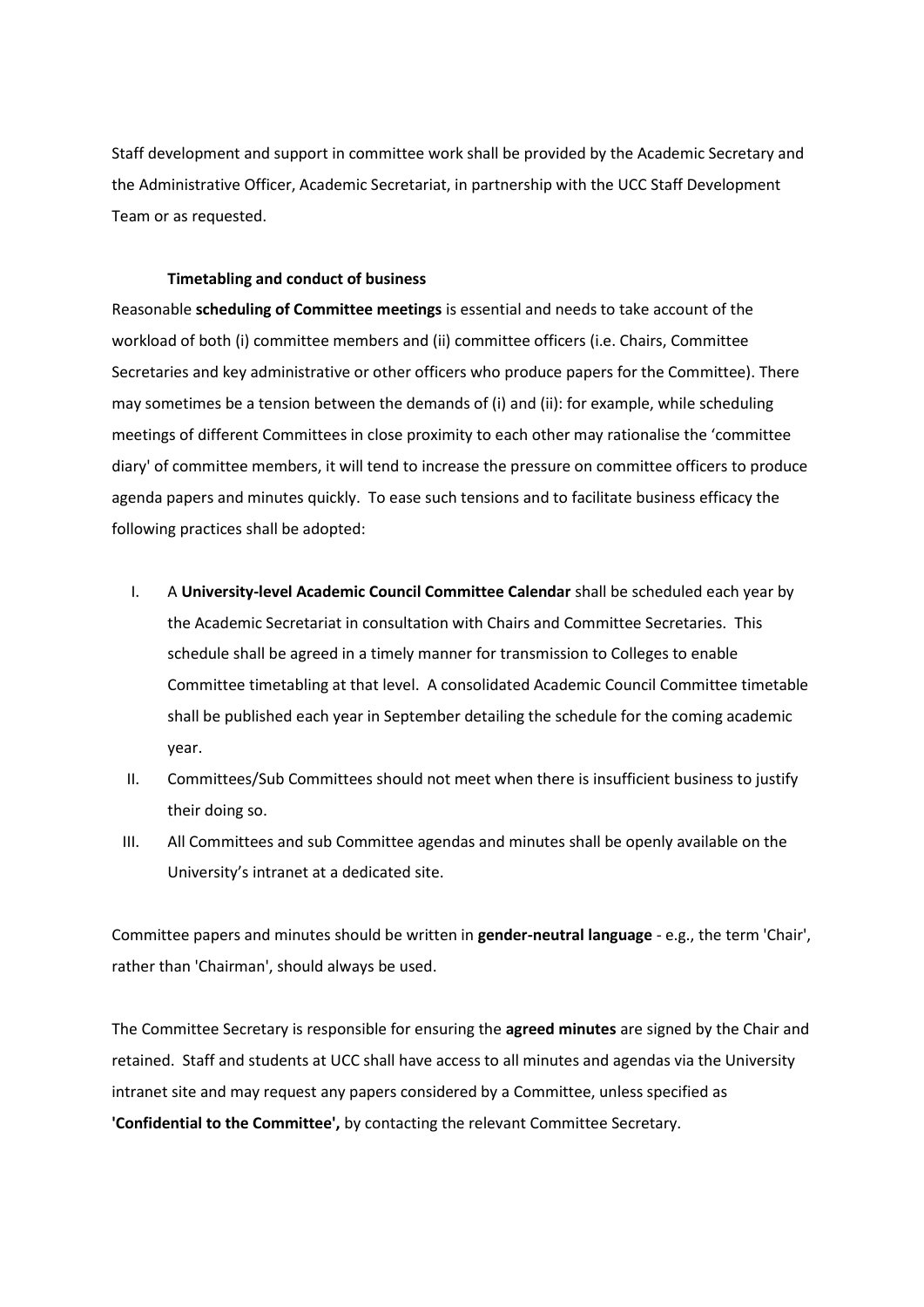Names of Committee/Sub Committee Secretaries shall be published in the terms of reference and membership and made available on the intranet.

#### **Quoracy**

**Quoracy** for Committees and Sub Committees shall normally be one fifth of the membership (excluding the chair), and shall be no less than 3. A Committee or Sub Committee wishing to vary the normal requirement for a quorum shall submit a request for this variation to Academic Council for approval.

#### **Special meetings**

A **special meeting** of a Committee or Sub Committee of Academic Council (i.e. not timetabled in the annual schedule of meetings) may be organised by the Committee or may be requested by the same number of members of that Committee or Sub Committee as is required for a quorum.

#### **Attendance**

A member of a Committee or Sub Committee, in the event that he/she is unable to attend a meeting, may exceptionally arrange for a suitably qualified deputy to attend instead, subject to the prior approval of the Committee/Sub Committee Chair concerned.

Committees/Sub Committees may wish to invite officers or others to be present at meetings as 'in attendance'. Before setting up such arrangements, Committees should first consider whether there is a case for these officers becoming full members of the Committee/Sub Committee. In some cases, it may be essential for a particular administrative officer (or officers) always to be present at the meetings of the committee - but not appropriate for that officer to be a decision-making member of the Committee. In other cases, it may be appropriate for the Committee to advise officers that they are expected to be present at meetings only for discussion of those items of business which their advice will usefully inform.

#### **Reporting of one Committee to another**

Committees of Academic Council shall report as specified in their terms of reference or as required on the basis of the business conducted. Minutes of the various Committees shall be reported to Academic Board. Minutes of Academic Council and the Academic Board shall be issued to each College for information and consideration at College Councils as appropriate. Items requiring specific action by College Councils shall be specified by the Academic Secretariat as appropriate.